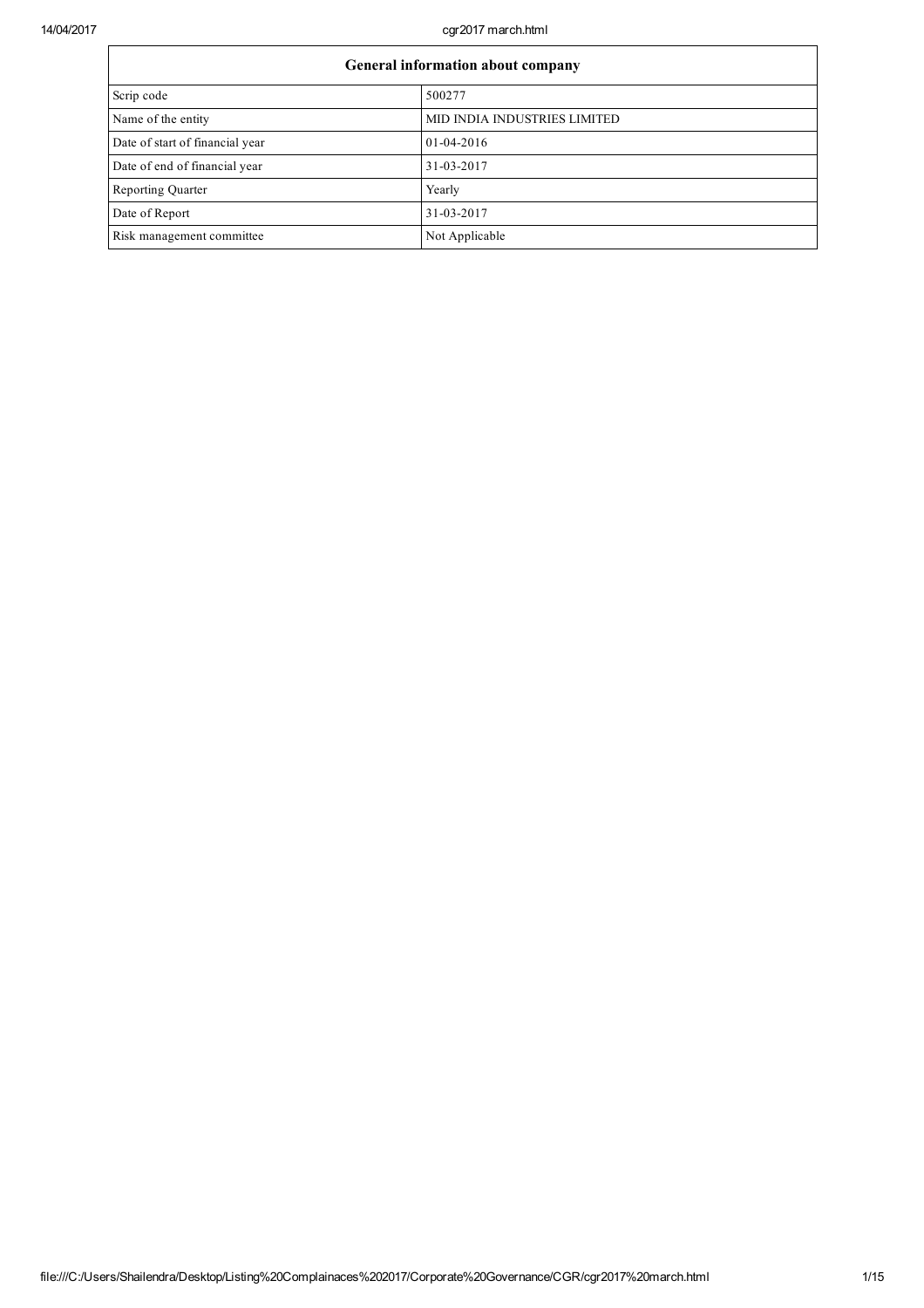| Annexure I                                                                              |  |  |  |  |
|-----------------------------------------------------------------------------------------|--|--|--|--|
| Annexure I to be submitted by listed entity on quarterly basis                          |  |  |  |  |
| I. Composition of Board of Directors                                                    |  |  |  |  |
| Disclosure of notes on composition of board of directors explanatory                    |  |  |  |  |
| Is there any change in information of board of directors compare to previous quarter No |  |  |  |  |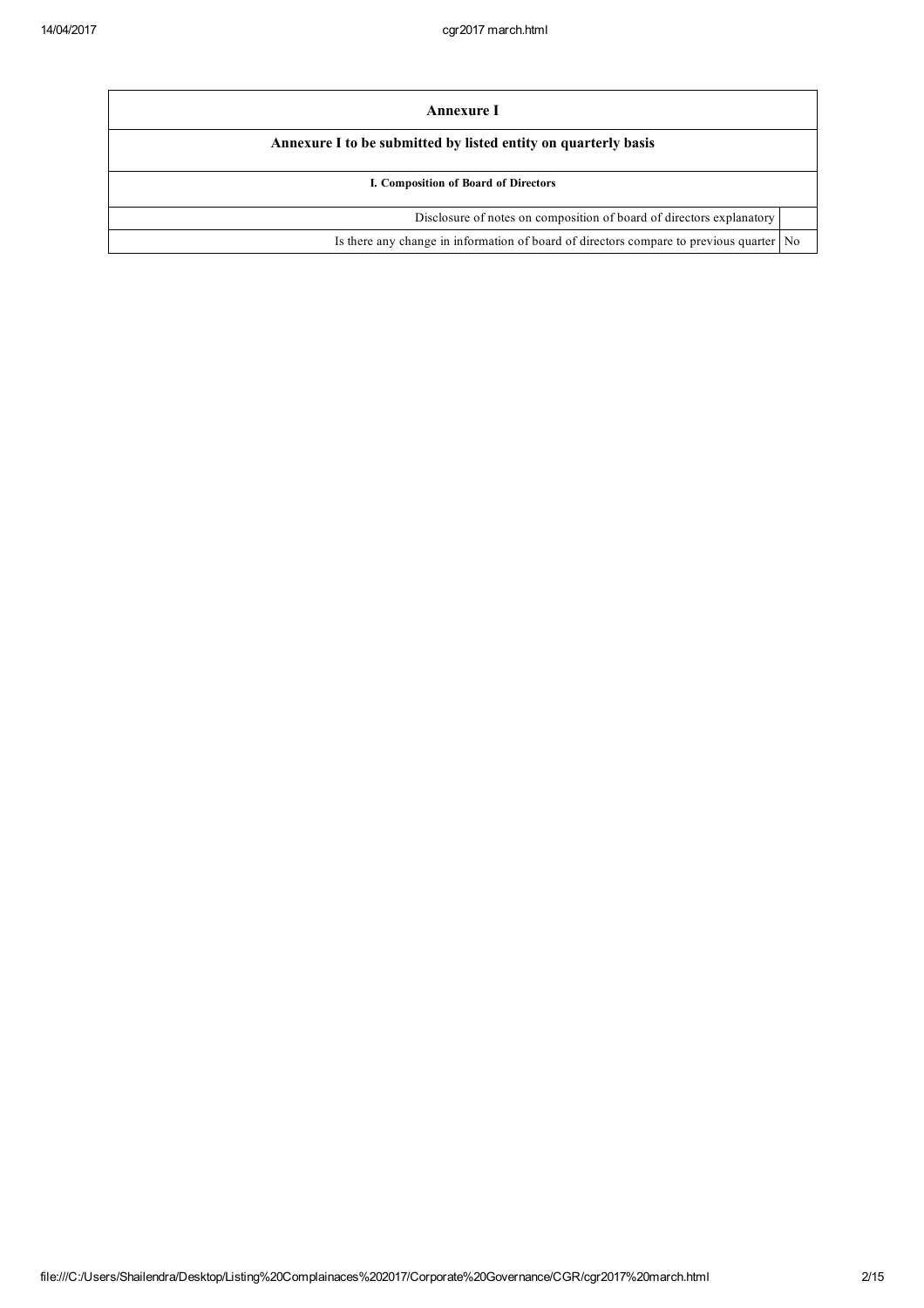| Annexure 1                                                                        |  |
|-----------------------------------------------------------------------------------|--|
| <b>II. Composition of Committees</b>                                              |  |
| Disclosure of notes on composition of committees explanatory                      |  |
| Is there any change in information of committees compare to previous quarter   No |  |
|                                                                                   |  |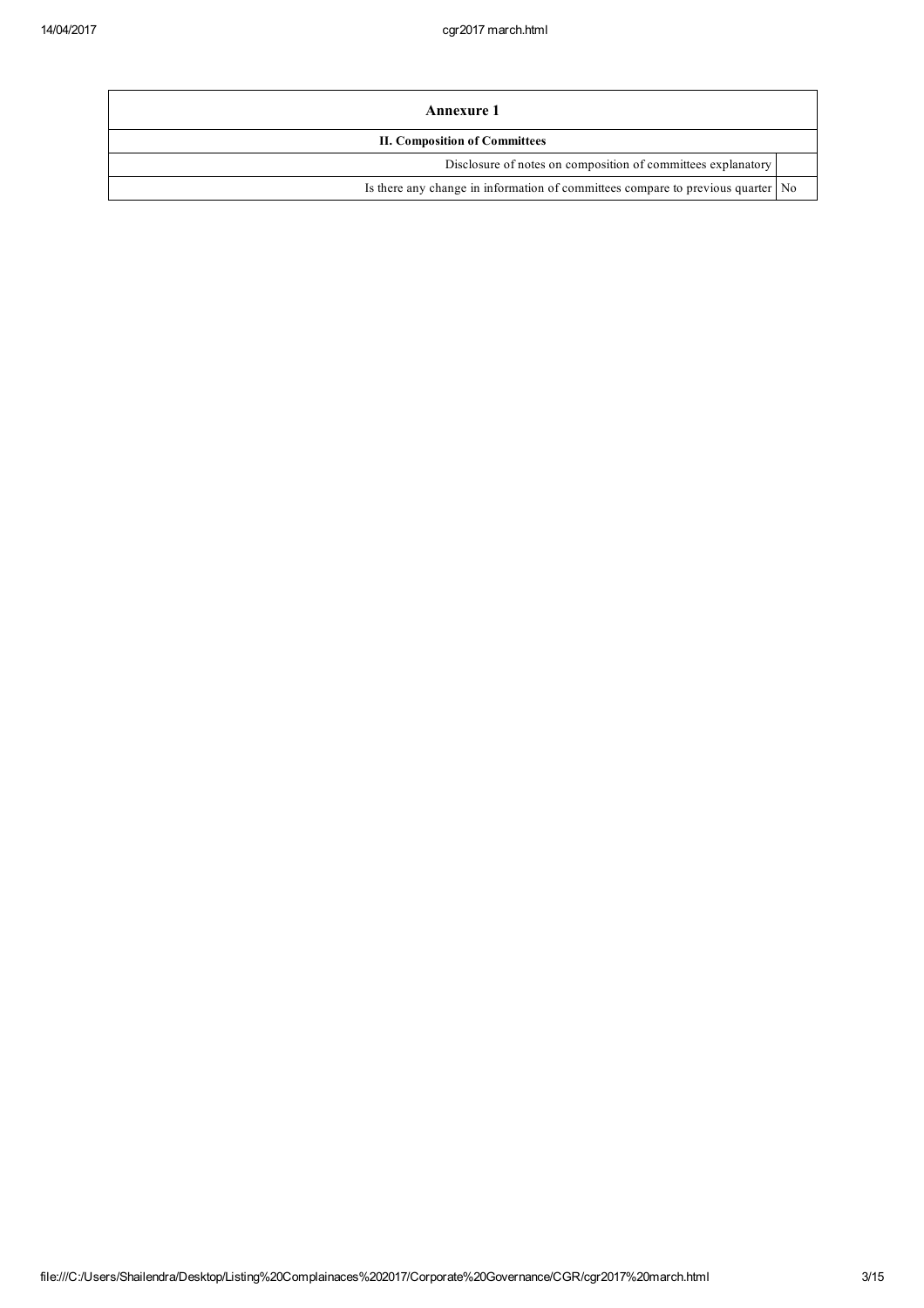|                                                                                        | <b>Annexure 1</b>                                                |                                    |                                                                |  |  |  |  |  |
|----------------------------------------------------------------------------------------|------------------------------------------------------------------|------------------------------------|----------------------------------------------------------------|--|--|--|--|--|
|                                                                                        | <b>Annexure 1</b>                                                |                                    |                                                                |  |  |  |  |  |
|                                                                                        | <b>III. Meeting of Board of Directors</b>                        |                                    |                                                                |  |  |  |  |  |
|                                                                                        | Disclosure of notes on meeting of board of directors explanatory |                                    |                                                                |  |  |  |  |  |
| Date(s) of meeting (if any) in the<br><b>Sr</b><br>previous quarter<br>current quarter |                                                                  | Date(s) of meeting (if any) in the | Maximum gap between any two consecutive (in<br>number of days) |  |  |  |  |  |
|                                                                                        | 14-11-2016                                                       |                                    |                                                                |  |  |  |  |  |
| $\overline{2}$                                                                         |                                                                  | 13-02-2017                         | -90                                                            |  |  |  |  |  |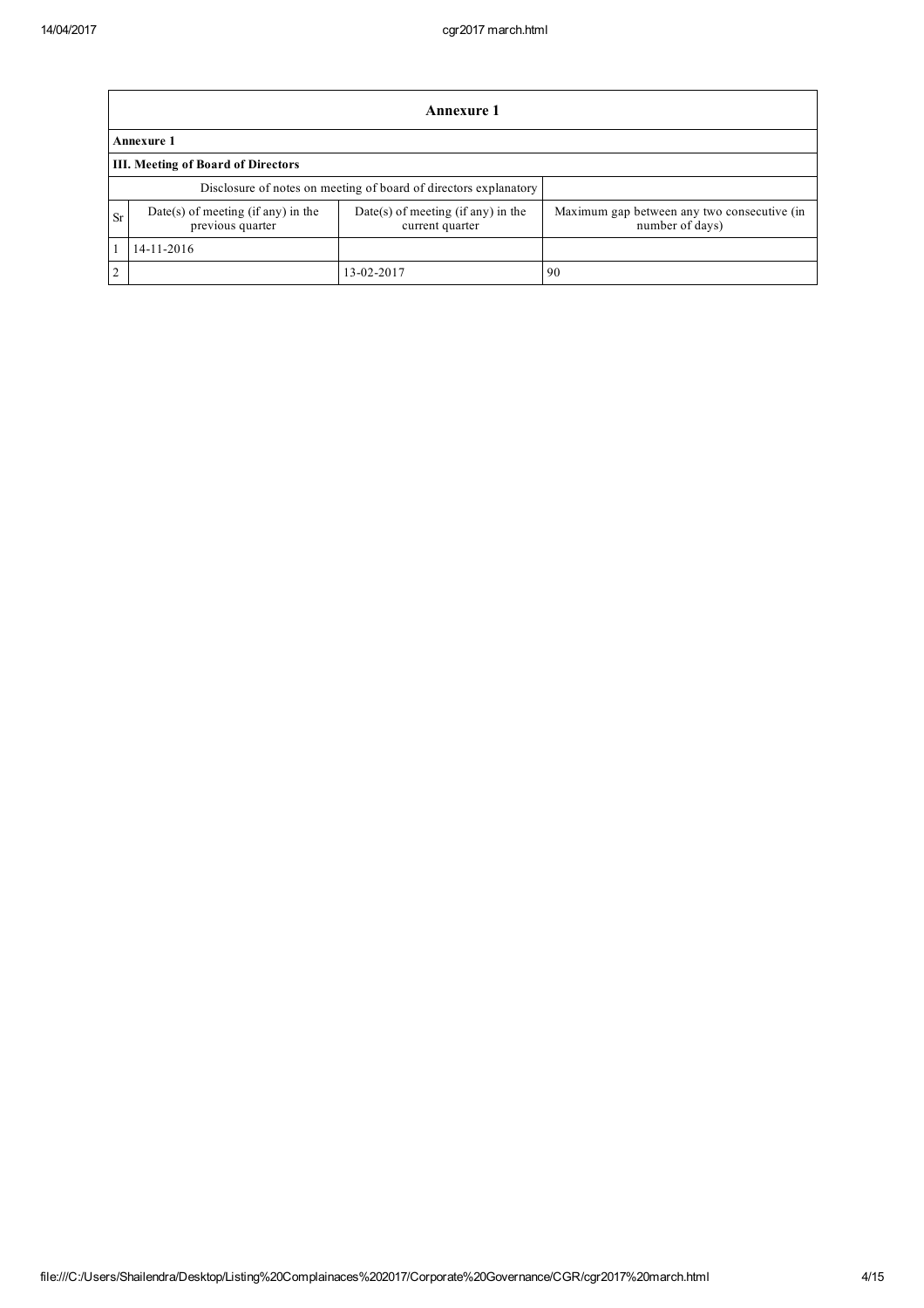|                | <b>Annexure 1</b>                              |                                                                        |                                                     |                                                                                   |                                                                        |                                                                               |                               |
|----------------|------------------------------------------------|------------------------------------------------------------------------|-----------------------------------------------------|-----------------------------------------------------------------------------------|------------------------------------------------------------------------|-------------------------------------------------------------------------------|-------------------------------|
|                | <b>IV. Meeting of Committees</b>               |                                                                        |                                                     |                                                                                   |                                                                        |                                                                               |                               |
|                |                                                |                                                                        |                                                     |                                                                                   |                                                                        | Disclosure of notes on meeting of committees explanatory                      |                               |
| <b>Sr</b>      | Name of<br>Committee                           | $Date(s)$ of<br>meeting of the<br>committee in the<br>relevant quarter | Whether<br>requirement of<br>Quorum met<br>(Yes/No) | Requirement of<br>Ouorum met<br>(details)                                         | $Date(s)$ of meeting<br>of the committee<br>in the previous<br>quarter | Maximum gap between<br>any two consecutive<br>meetings (in number of<br>days) | Name of<br>other<br>committee |
|                | Audit<br>Committee                             | 13-02-2017                                                             | Yes                                                 | ALL THE THREE<br><b>COMMITTEE</b><br><b>MEMBERS WERE</b><br><b>PRESENT</b>        | $14 - 11 - 2016$                                                       | 90                                                                            |                               |
| $\overline{2}$ | Stakeholders<br>Relationship<br>Committee      | 13-02-2017                                                             | Yes                                                 | ALL THE THREE<br><b>COMMITTEE</b><br><b>MEMBERS WERE</b><br><b>PRESENT</b>        | 14-11-2016                                                             | 90                                                                            |                               |
| 3              | Nomination<br>and<br>remuneration<br>committee | 13-02-2017                                                             | Yes                                                 | <b>ALL THE THREE</b><br><b>COMMITTEE</b><br><b>MEMBERS WERE</b><br><b>PRESENT</b> |                                                                        |                                                                               |                               |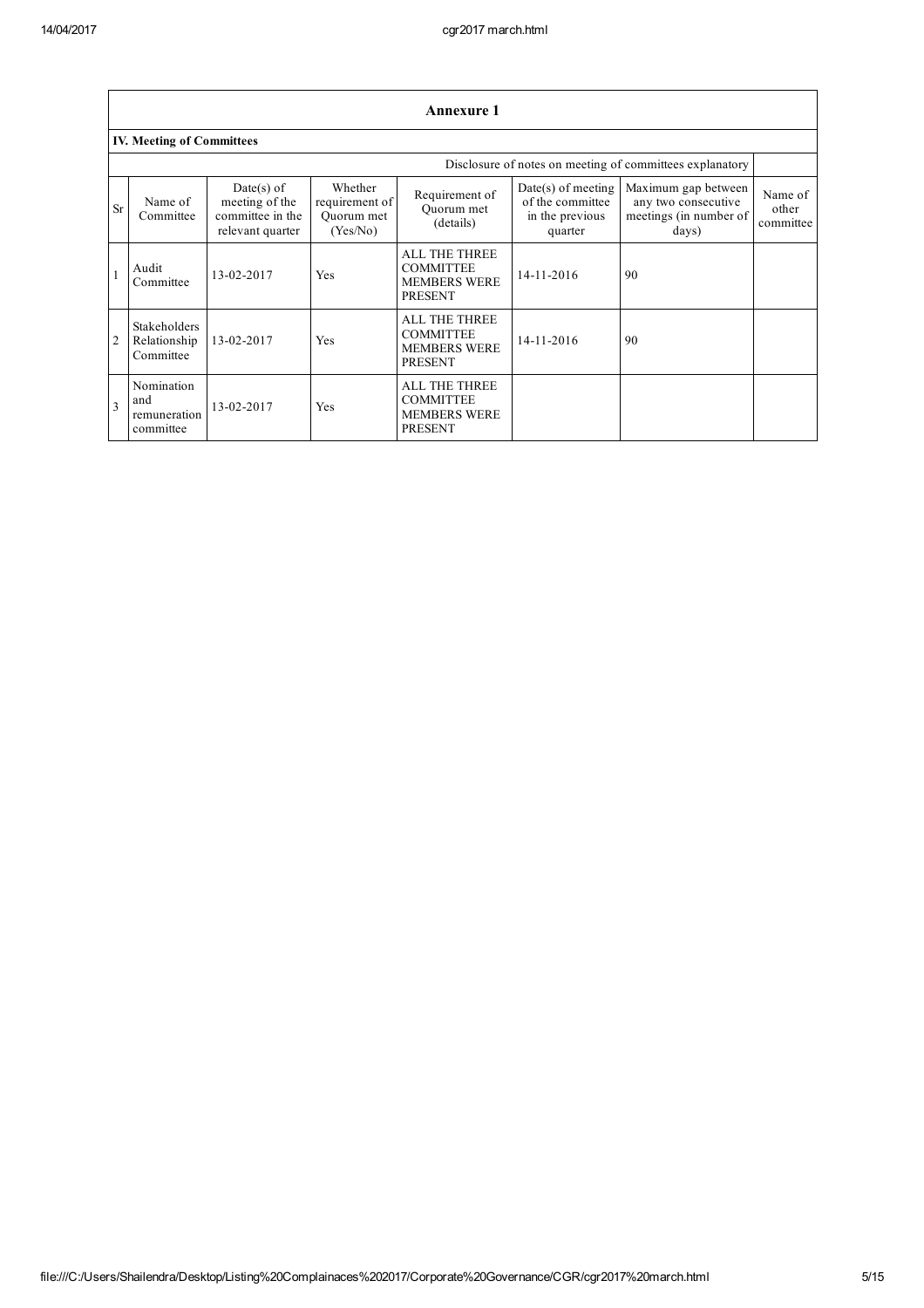|                | <b>Annexure 1</b>                                                                                         |                                  |                                                                    |  |  |  |  |
|----------------|-----------------------------------------------------------------------------------------------------------|----------------------------------|--------------------------------------------------------------------|--|--|--|--|
|                | V. Related Party Transactions                                                                             |                                  |                                                                    |  |  |  |  |
|                | Subject                                                                                                   | Compliance status<br>(Yes/No/NA) | If status is "No" details of non-<br>compliance may be given here. |  |  |  |  |
|                | Whether prior approval of audit committee obtained                                                        | <b>NA</b>                        |                                                                    |  |  |  |  |
| $\overline{2}$ | Whether shareholder approval obtained for material RPT                                                    | NA                               |                                                                    |  |  |  |  |
| $\mathcal{F}$  | Whether details of RPT entered into pursuant to omnibus approval<br>have been reviewed by Audit Committee | NA                               |                                                                    |  |  |  |  |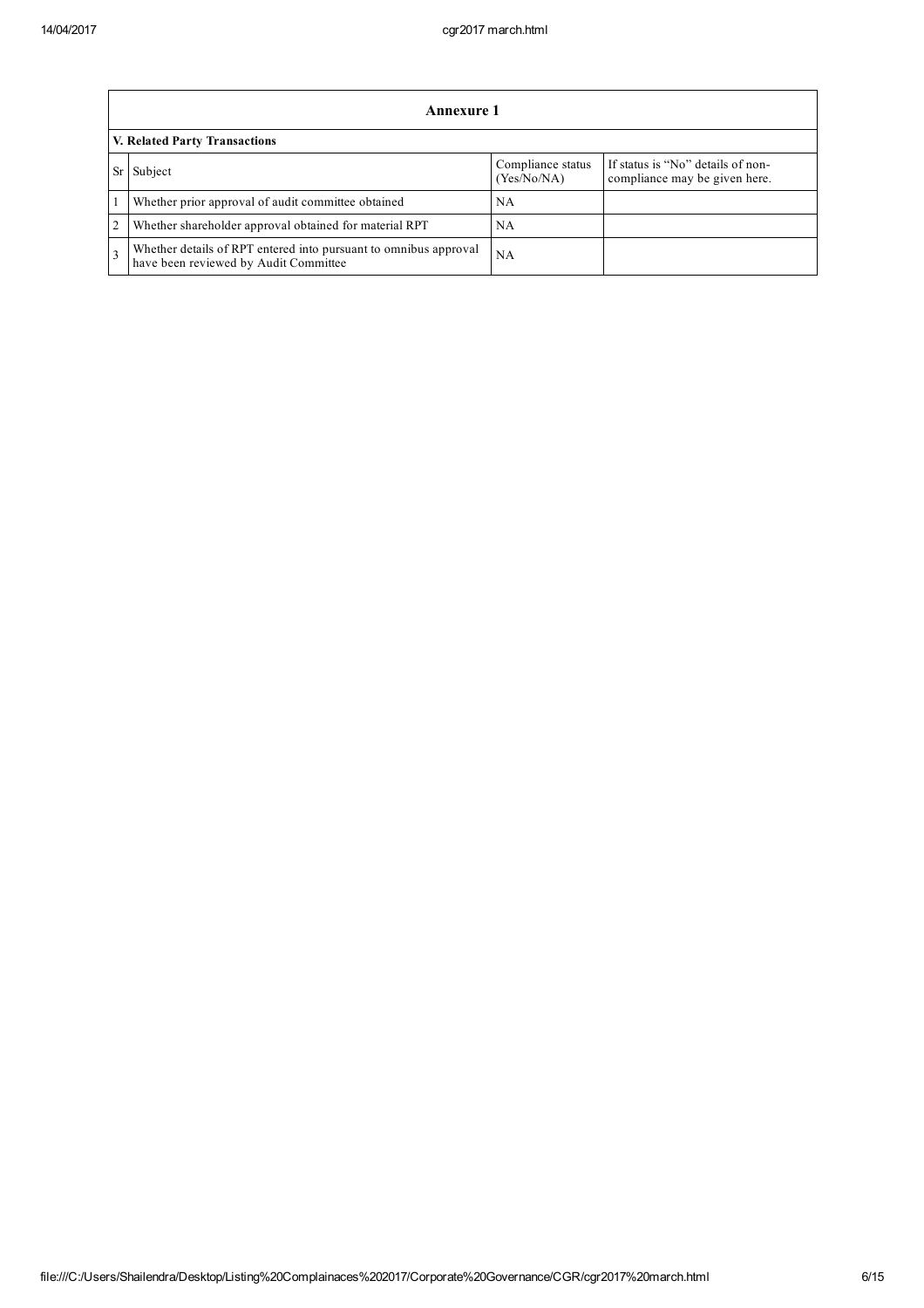|                         | Annexure 1                                                                                                                                                                                                      |                                  |  |  |  |
|-------------------------|-----------------------------------------------------------------------------------------------------------------------------------------------------------------------------------------------------------------|----------------------------------|--|--|--|
|                         | <b>VI.</b> Affirmations                                                                                                                                                                                         |                                  |  |  |  |
| Sr                      | Subject                                                                                                                                                                                                         | Compliance<br>status<br>(Yes/No) |  |  |  |
|                         | The composition of Board of Directors is in terms of SEBI (Listing obligations and disclosure requirements)<br>Regulations, 2015                                                                                | Yes                              |  |  |  |
| $\overline{2}$          | The composition of the following committees is in terms of SEBI(Listing obligations and disclosure requirements)<br>Regulations, 2015 a. Audit Committee                                                        | Yes                              |  |  |  |
| $\overline{\mathbf{3}}$ | The composition of the following committees is in terms of SEBI(Listing obligations and disclosure requirements)<br>Regulations, 2015. b. Nomination & remuneration committee                                   | Yes                              |  |  |  |
| 4                       | The composition of the following committees is in terms of SEBI(Listing obligations and disclosure requirements)<br>Regulations, 2015. c. Stakeholders relationship committee                                   | Yes                              |  |  |  |
| 5                       | The composition of the following committees is in terms of SEBI(Listing obligations and disclosure requirements)<br>Regulations, 2015. d. Risk management committee (applicable to the top 100 listed entities) | NA                               |  |  |  |
| 6                       | The committee members have been made aware of their powers, role and responsibilities as specified in SEBI<br>(Listing obligations and disclosure requirements) Regulations, 2015.                              | Yes                              |  |  |  |
|                         | The meetings of the board of directors and the above committees have been conducted in the manner as specified<br>in SEBI (Listing obligations and disclosure requirements) Regulations, 2015.                  | Yes                              |  |  |  |
| 8                       | This report and/or the report submitted in the previous quarter has been placed before Board of Directors.                                                                                                      | Yes                              |  |  |  |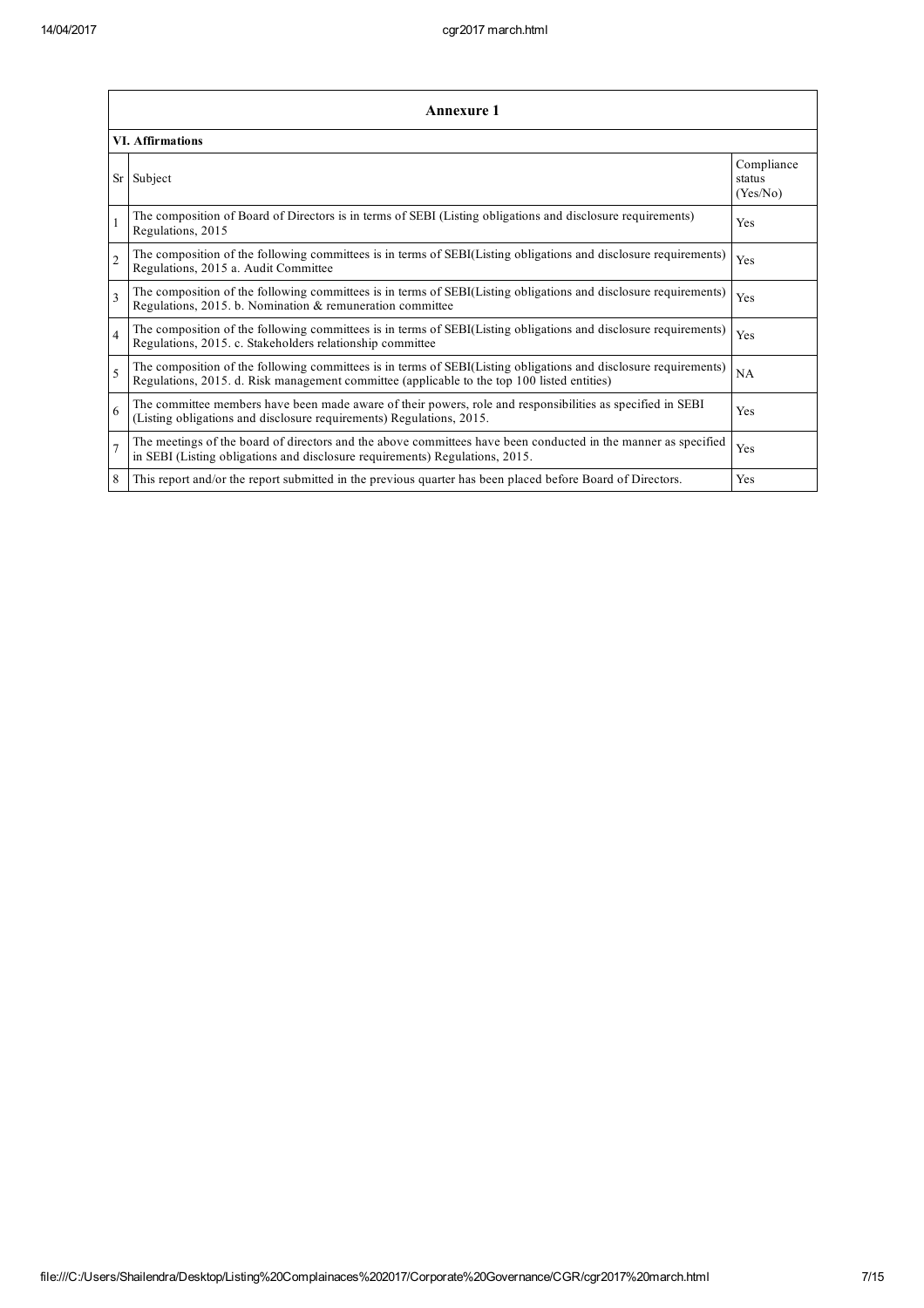|                | <b>Annexure II</b>                                                         |                                  |                                                                                                                 |                            |  |  |  |
|----------------|----------------------------------------------------------------------------|----------------------------------|-----------------------------------------------------------------------------------------------------------------|----------------------------|--|--|--|
|                |                                                                            |                                  | Annexure II to be submitted by listed entity at the end of the financial year (for the whole of financial year) |                            |  |  |  |
|                | I. Disclosure on website in terms of Listing Regulations                   |                                  |                                                                                                                 |                            |  |  |  |
| Sr             | Item                                                                       | Compliance status<br>(Yes/No/NA) | If status is "No" details of non-<br>compliance may be given here.                                              | Web address                |  |  |  |
|                | Details of business                                                        | Yes                              |                                                                                                                 | www.midindiaindustries.com |  |  |  |
| $\overline{2}$ | Terms and conditions of appointment of<br>independent directors            | Yes                              |                                                                                                                 | www.midindiaindustries.com |  |  |  |
| 3              | Composition of various committees of<br>board of directors                 | Yes                              |                                                                                                                 | www.midindiaindustries.com |  |  |  |
| $\overline{4}$ | Code of conduct of board of directors<br>and senior management personnel   | Yes                              |                                                                                                                 | www.midindiaindustries.com |  |  |  |
| 5              | Details of establishment of vigil<br>mechanism/ Whistle Blower policy      | Yes                              |                                                                                                                 | www.midindiaindustries.com |  |  |  |
| 6              | Criteria of making payments to non-<br>executive directors                 | Yes                              |                                                                                                                 | www.midindiaindustries.com |  |  |  |
| $\overline{7}$ | Policy on dealing with related party<br>transactions                       | Yes                              |                                                                                                                 | www.midindiaindustries.com |  |  |  |
| $\mathbf{8}$   | Policy for determining 'material'<br>subsidiaries                          | NA                               |                                                                                                                 |                            |  |  |  |
| $\mathbf Q$    | Details of familiarization programmes<br>imparted to independent directors | Yes                              |                                                                                                                 | www.midindiaindustries.com |  |  |  |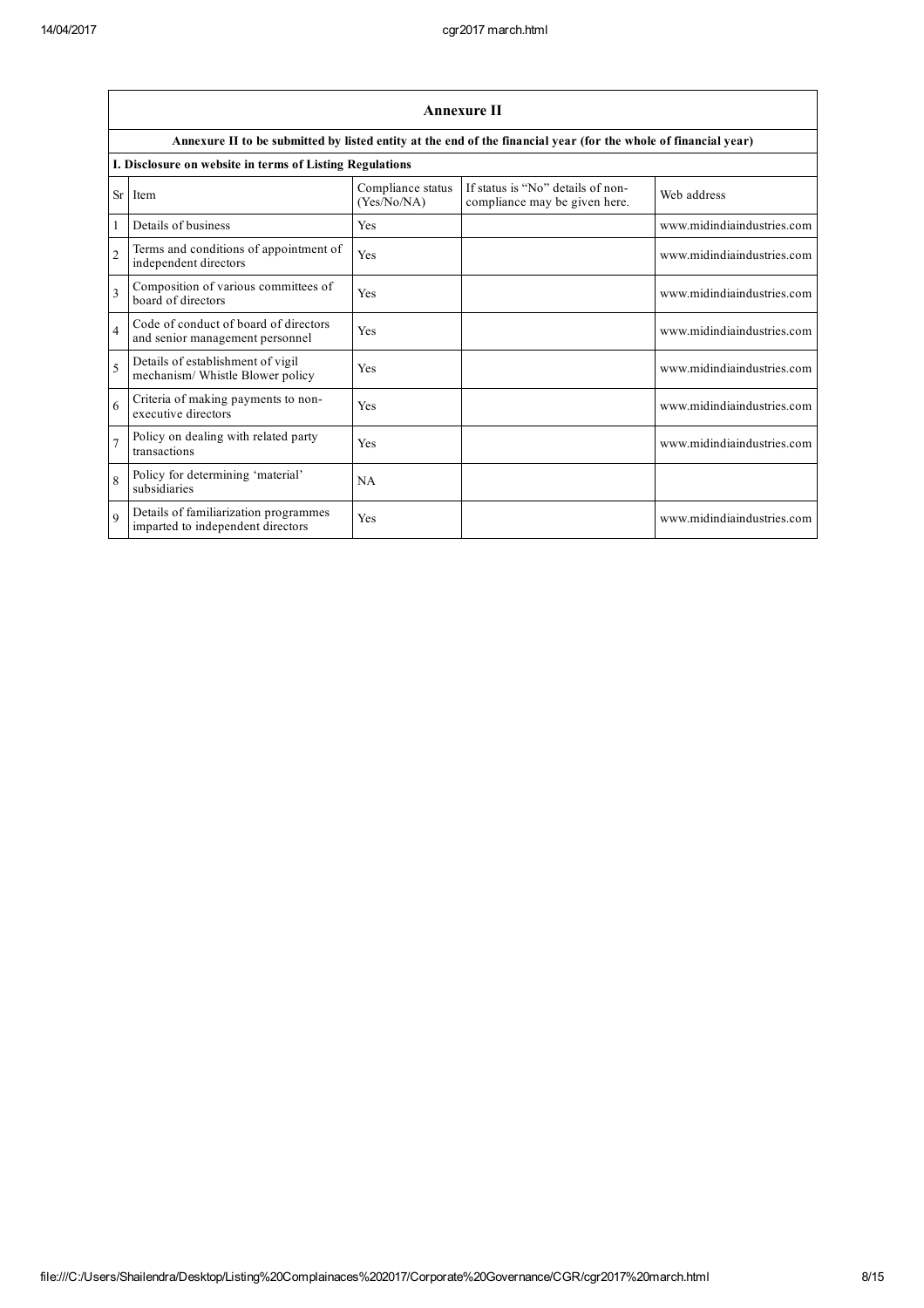|    | <b>Annexure II</b>                                                                                                                               |                                     |                                                                      |                            |  |  |  |
|----|--------------------------------------------------------------------------------------------------------------------------------------------------|-------------------------------------|----------------------------------------------------------------------|----------------------------|--|--|--|
|    | Annexure II to be submitted by listed entity at the end of the financial year (for the whole of financial year)                                  |                                     |                                                                      |                            |  |  |  |
|    | I. Disclosure on website in terms of Listing Regulations                                                                                         |                                     |                                                                      |                            |  |  |  |
| Sr | Item                                                                                                                                             | Compliance<br>status<br>(Yes/No/NA) | If status is "No" details of<br>non-compliance may be<br>given here. | Web address                |  |  |  |
|    | Contact information of the designated officials of the<br>10 listed entity who are responsible for assisting and<br>handling investor grievances | Yes                                 |                                                                      | www.midindiaindustries.com |  |  |  |
| 11 | email address for grievance redressal and other<br>relevant details                                                                              | Yes                                 |                                                                      | www.midindiaindustries.com |  |  |  |
| 12 | Financial results                                                                                                                                | Yes                                 |                                                                      | www.midindiaindustries.com |  |  |  |
| 13 | Shareholding pattern                                                                                                                             | Yes                                 |                                                                      | www.midindiaindustries.com |  |  |  |
| 14 | Details of agreements entered into with the media<br>companies and/or their associates                                                           | NA                                  |                                                                      |                            |  |  |  |
|    | 15 New name and the old name of the listed entity                                                                                                | NA                                  |                                                                      |                            |  |  |  |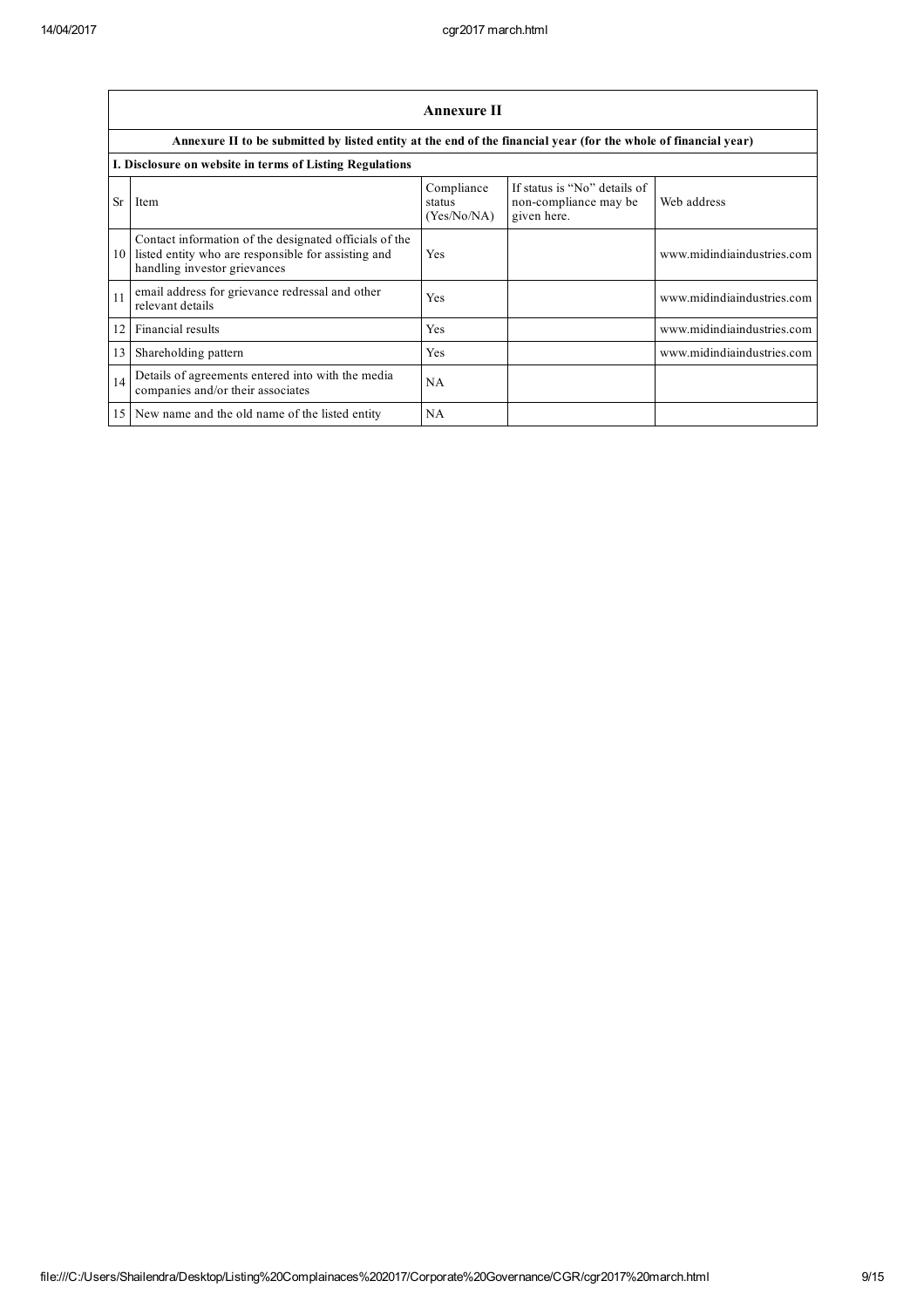|                 | Annexure II                                                                                                          |                        |                                     |                                                                    |  |  |  |
|-----------------|----------------------------------------------------------------------------------------------------------------------|------------------------|-------------------------------------|--------------------------------------------------------------------|--|--|--|
|                 | <b>II. Annual Affirmations</b>                                                                                       |                        |                                     |                                                                    |  |  |  |
| <b>Sr</b>       | Particulars                                                                                                          | Regulation<br>Number   | Compliance<br>status<br>(Yes/No/NA) | If status is "No" details of non-<br>compliance may be given here. |  |  |  |
| $\mathbf{1}$    | Independent director(s) have been appointed in terms of<br>specified criteria of 'independence' and/or 'eligibility' | $16(1)(b) \&$<br>25(6) | Yes                                 |                                                                    |  |  |  |
| $\overline{2}$  | Board composition                                                                                                    | 17(1)                  | Yes                                 |                                                                    |  |  |  |
| 3               | Meeting of Board of directors                                                                                        | 17(2)                  | Yes                                 |                                                                    |  |  |  |
| $\overline{4}$  | Review of Compliance Reports                                                                                         | 17(3)                  | Yes                                 |                                                                    |  |  |  |
| 5               | Plans for orderly succession for appointments                                                                        | 17(4)                  | Yes                                 |                                                                    |  |  |  |
| 6               | Code of Conduct                                                                                                      | 17(5)                  | Yes                                 |                                                                    |  |  |  |
| 7               | Fees/compensation                                                                                                    | 17(6)                  | NA                                  |                                                                    |  |  |  |
| 8               | Minimum Information                                                                                                  | 17(7)                  | Yes                                 |                                                                    |  |  |  |
| 9               | Compliance Certificate                                                                                               | 17(8)                  | Yes                                 |                                                                    |  |  |  |
| 10 <sup>1</sup> | Risk Assessment & Management                                                                                         | 17(9)                  | Yes                                 |                                                                    |  |  |  |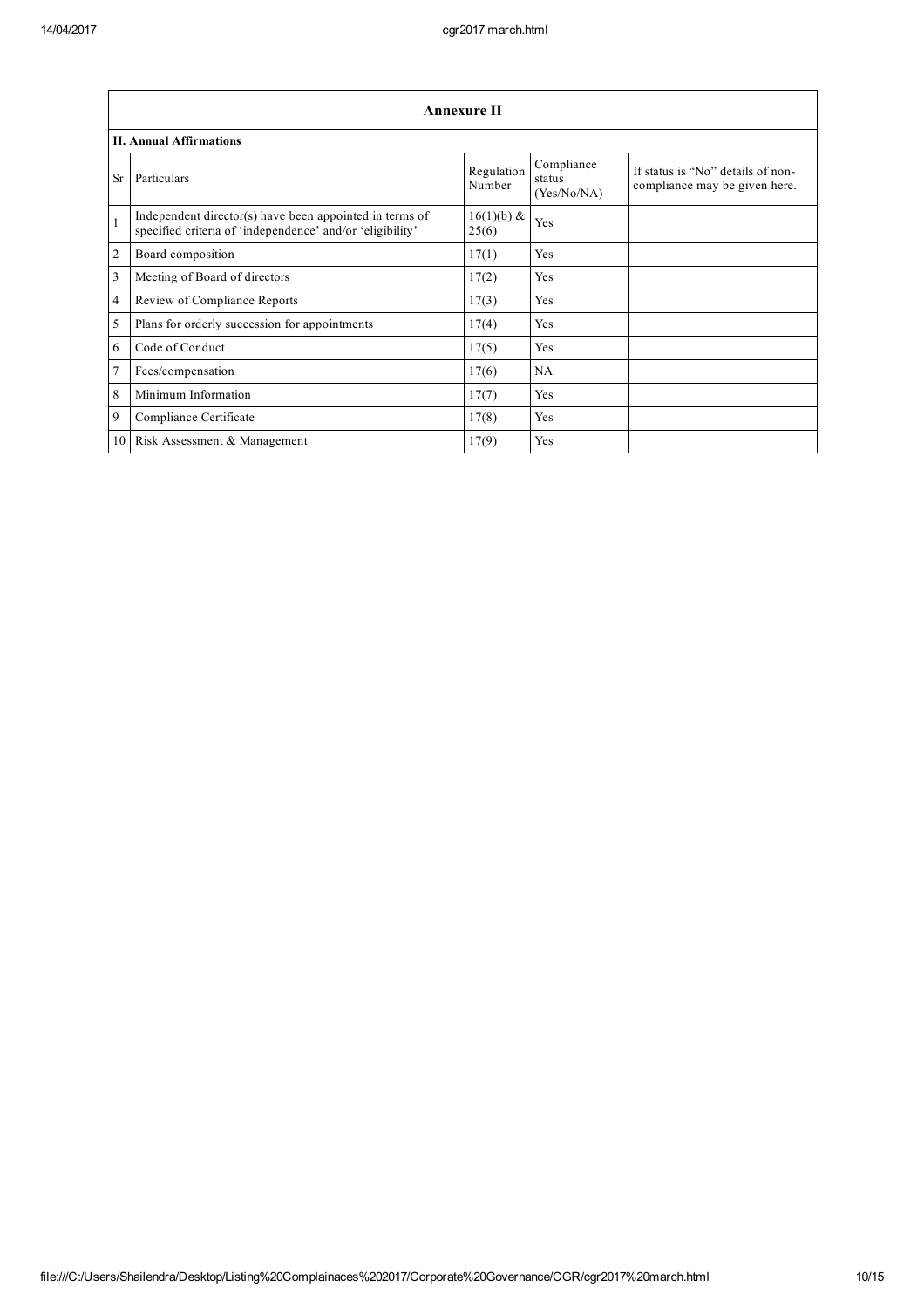|           | <b>Annexure II</b>                                                                 |                               |                                  |                                                                    |  |  |  |
|-----------|------------------------------------------------------------------------------------|-------------------------------|----------------------------------|--------------------------------------------------------------------|--|--|--|
|           | <b>II. Annual Affirmations</b>                                                     |                               |                                  |                                                                    |  |  |  |
| <b>Sr</b> | Particulars                                                                        | Regulation<br>Number          | Compliance status<br>(Yes/No/NA) | If status is "No" details of non-<br>compliance may be given here. |  |  |  |
| 11        | Performance Evaluation of Independent Directors                                    | 17(10)                        | Yes                              |                                                                    |  |  |  |
| 12        | Composition of Audit Committee                                                     | 18(1)                         | Yes                              |                                                                    |  |  |  |
| 13        | Meeting of Audit Committee                                                         | 18(2)                         | Yes                              |                                                                    |  |  |  |
| 14        | Composition of nomination & remuneration<br>committee                              | 19(1) & (2)                   | Yes                              |                                                                    |  |  |  |
| 15        | Composition of Stakeholder Relationship<br>Committee                               | 20(1) & (2)                   | Yes                              |                                                                    |  |  |  |
| 16        | Composition and role of risk management<br>committee                               | 21(1), (2), (3),<br>(4)       | NA                               |                                                                    |  |  |  |
| 17        | Vigil Mechanism                                                                    | 22                            | Yes                              |                                                                    |  |  |  |
| 18        | Policy for related party Transaction                                               | 23(1), (5), (6),<br>(7) & (8) | Yes                              |                                                                    |  |  |  |
| 19        | Prior or Omnibus approval of Audit Committee for<br>all related party transactions | 23(2), (3)                    | NA                               |                                                                    |  |  |  |
| 20        | Approval for material related party transactions                                   | 23(4)                         | NA                               |                                                                    |  |  |  |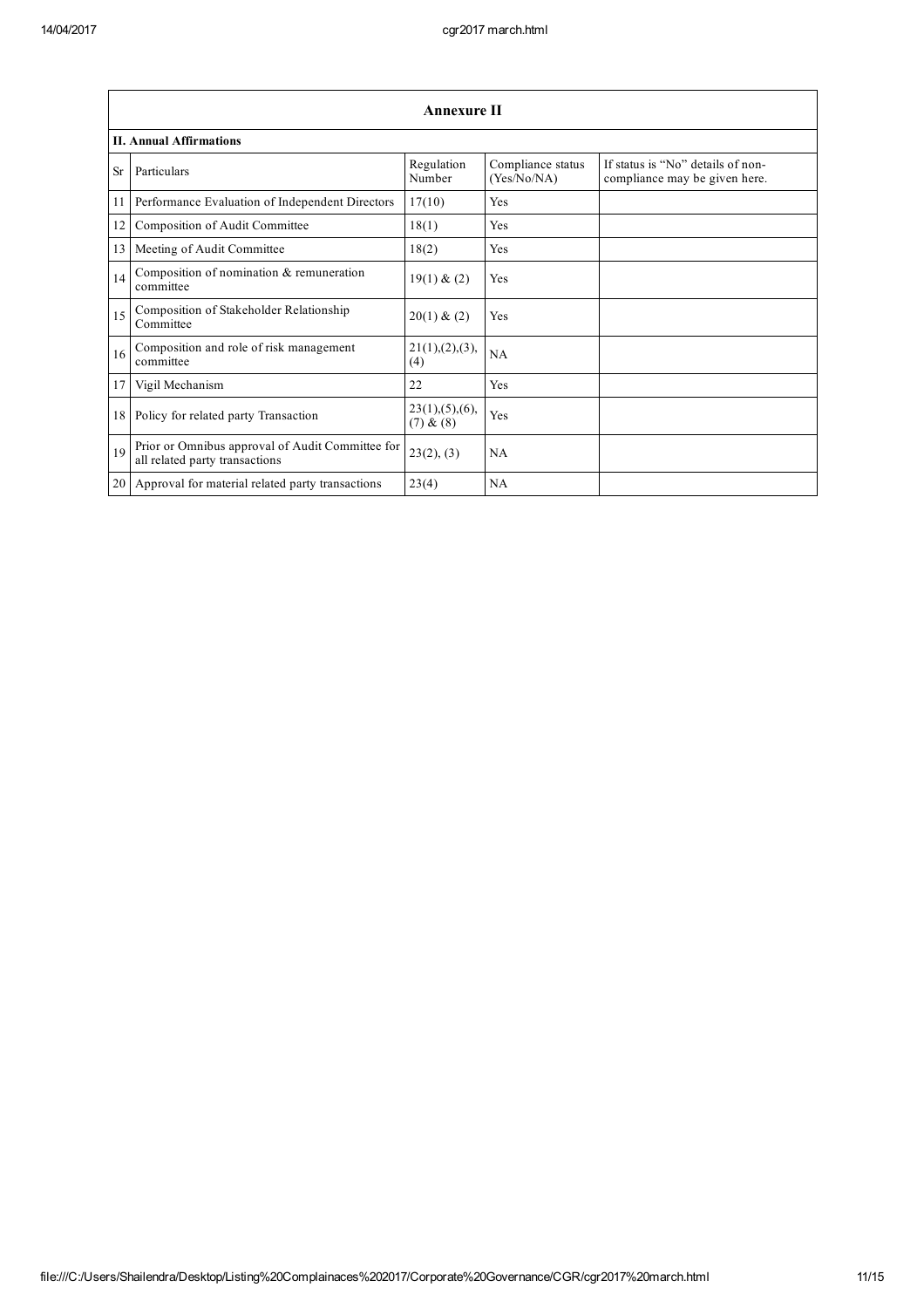|    | <b>Annexure II</b>                                                                                                   |                                  |                                     |                                                                    |  |  |  |  |
|----|----------------------------------------------------------------------------------------------------------------------|----------------------------------|-------------------------------------|--------------------------------------------------------------------|--|--|--|--|
|    | <b>II. Annual Affirmations</b>                                                                                       |                                  |                                     |                                                                    |  |  |  |  |
| Sr | Particulars                                                                                                          | Regulation<br>Number             | Compliance<br>status<br>(Yes/No/NA) | If status is "No" details of non-<br>compliance may be given here. |  |  |  |  |
| 21 | Composition of Board of Directors of unlisted material<br>Subsidiary                                                 | 24(1)                            | NA                                  |                                                                    |  |  |  |  |
| 22 | Other Corporate Governance requirements with respect to<br>subsidiary of listed entity                               | 24(2),(3),<br>$(4),(5)$ &<br>(6) | <b>NA</b>                           |                                                                    |  |  |  |  |
| 23 | Maximum Directorship & Tenure                                                                                        | $25(1)$ &<br>(2)                 | Yes                                 |                                                                    |  |  |  |  |
| 24 | Meeting of independent directors                                                                                     | $25(3)$ &<br>(4)                 | Yes                                 |                                                                    |  |  |  |  |
| 25 | Familiarization of independent directors                                                                             | 25(7)                            | Yes                                 |                                                                    |  |  |  |  |
| 26 | Memberships in Committees                                                                                            | 26(1)                            | Yes                                 |                                                                    |  |  |  |  |
| 27 | Affirmation with compliance to code of conduct from members<br>of Board of Directors and Senior management personnel | 26(3)                            | Yes                                 |                                                                    |  |  |  |  |
| 28 | Disclosure of Shareholding by Non-Executive Directors                                                                | 26(4)                            | Yes                                 |                                                                    |  |  |  |  |
| 29 | Policy with respect to Obligations of directors and senior<br>management                                             | $26(2)$ &<br>26(5)               | Yes                                 |                                                                    |  |  |  |  |
|    | Any other information to be provided - Add Notes                                                                     |                                  |                                     |                                                                    |  |  |  |  |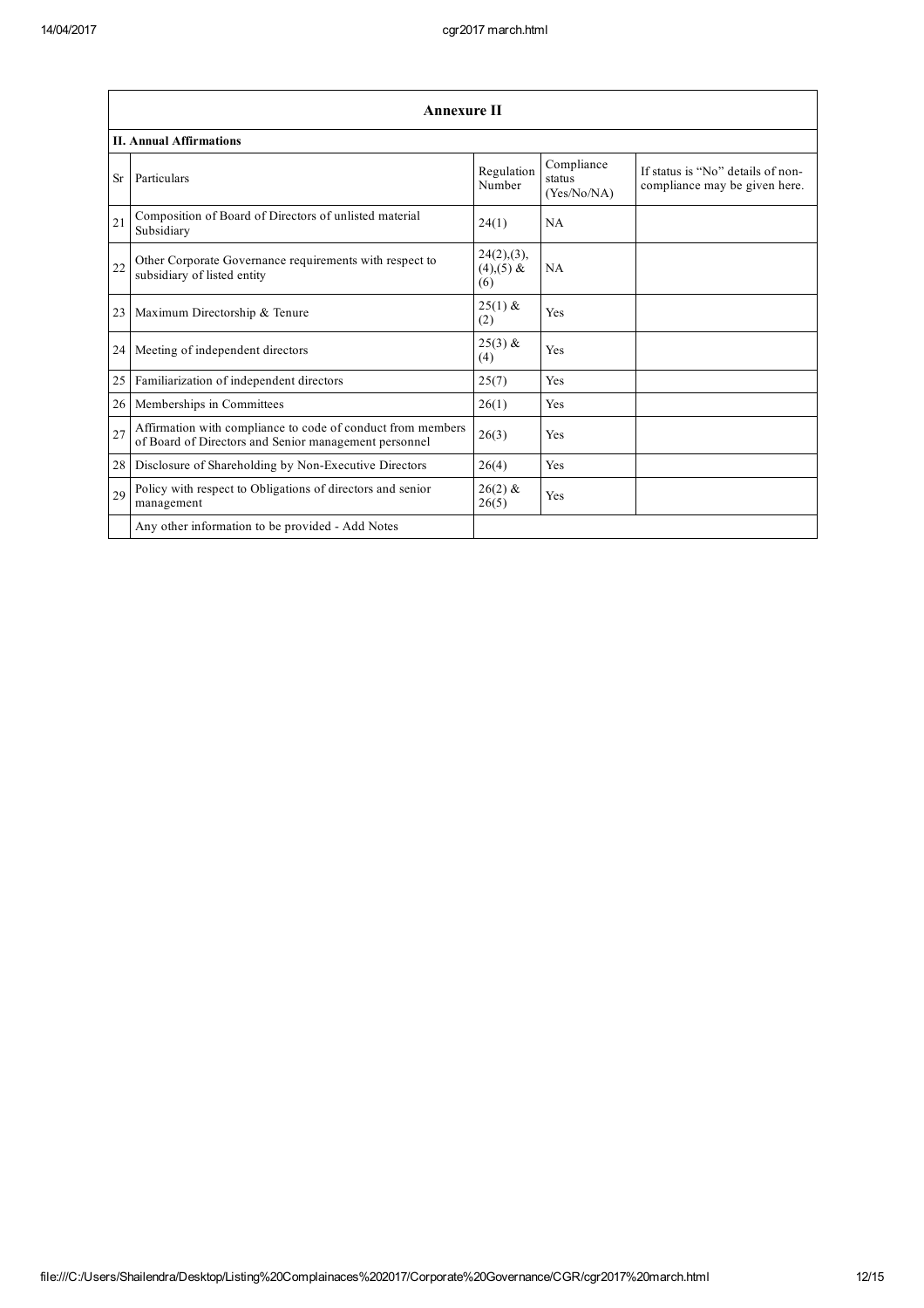| Annexure II              |                                                                                                                                                                       |                                         |  |
|--------------------------|-----------------------------------------------------------------------------------------------------------------------------------------------------------------------|-----------------------------------------|--|
| <b>III.</b> Affirmations |                                                                                                                                                                       |                                         |  |
|                          | <b>Particulars</b>                                                                                                                                                    | <b>Compliance status</b><br>(Yes/No/NA) |  |
|                          | The Listed Entity has approved Material Subsidiary Policy and the Corporate Governance requirements<br>with respect to subsidiary of Listed Entity have been complied | NA                                      |  |
|                          | Any other information to be provided                                                                                                                                  |                                         |  |